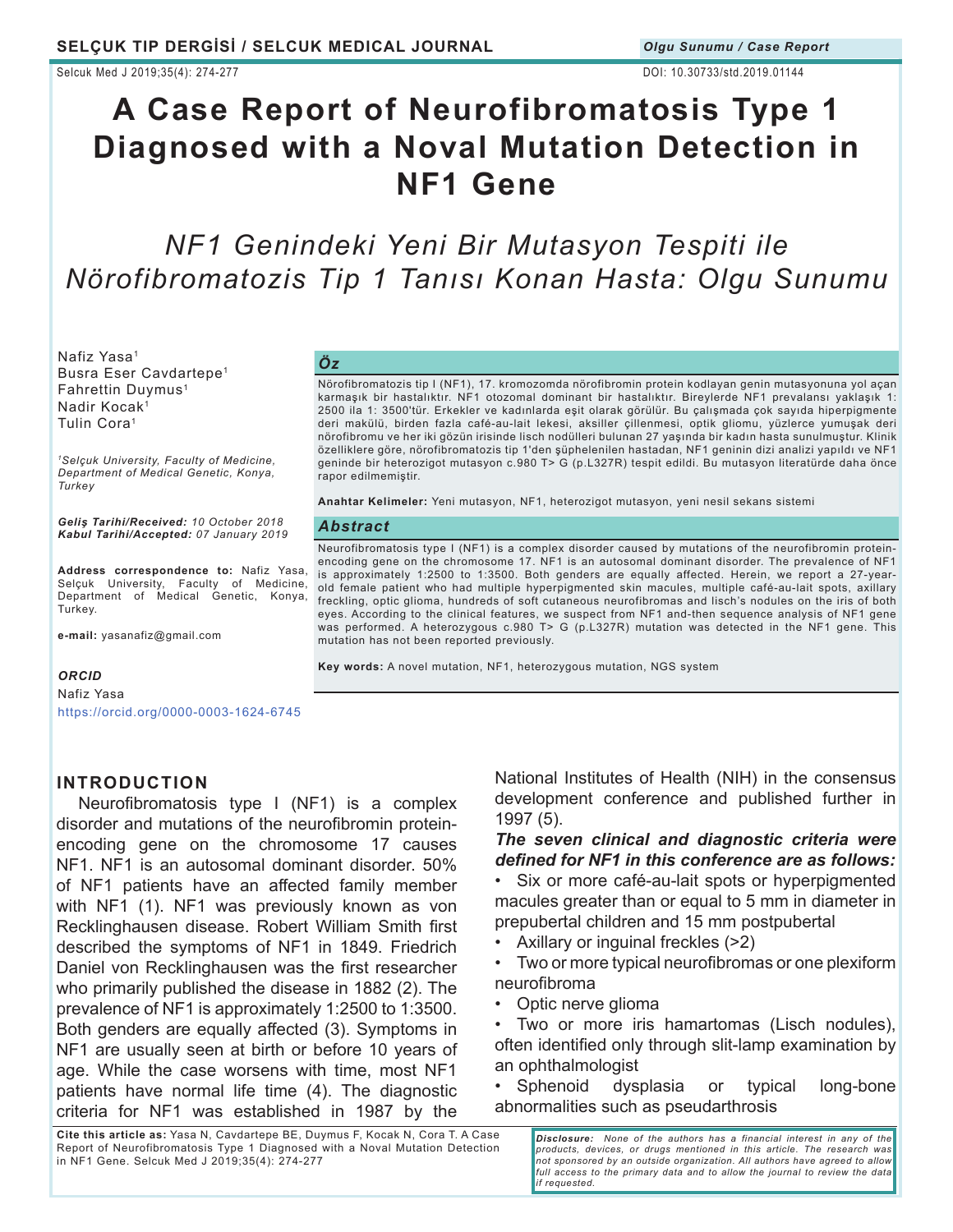• First-degree relative (eg, mother, father, sister, brother) with NF1

(Diagnostic criteria of the National Institute of Health Consensus Development Conference)

## **CASE**

## *History:*

Our patient is 27 -year-old woman. The disease started in childhood with the appearance of multiple hyperpigmented skin macules, multiple café-au-lait spots, axillary freckling and visual complaints. At the age of 25, optic glioma accompanied by visuel complaints were detected with brain MR.

*Family history*: Patient with neurofibromatosis was not detected in her family. She has one healthy girl. *Physical examination*

*Dermatological status:* Hundreds of soft cutaneous neurofibromas, most of these were on the trunk and limbs, ranging from a few millimeters to several centimeters in diameter (Figure 1); multiple café-aulait spots about 3,5 cm (Figure 1); axillary and inguinal freckling (Figure 2). The mucous membranes were not affected.



**Figure 1.** Soft cutaneous neurofibromas and multiple caféau-lait spots.



**Figure 2.** Axillary freckling

*Ophthalmological status:* Lisch's nodules on irises of eyes were accompanied by clinical visual impairment.

## *Laboratory and imaging:*

*Genetic Report:* A heterozygous mutation c.980 T> G (p.L327R) was detected in the NF-1 gene (NM\_001042492) of the patient using BioScientific kit on NGS system (Figure 3). The result was confirmed by sanger sequencing. The mutation has been evaluated as pathogenic according to mutationtester and polyphen databases. This mutation has not been reported previously.

*MR imaging:* An optic glioma 7mm in diameter was detected in the left eye (Figure 4).



**Figure 3.** NF1 sequence result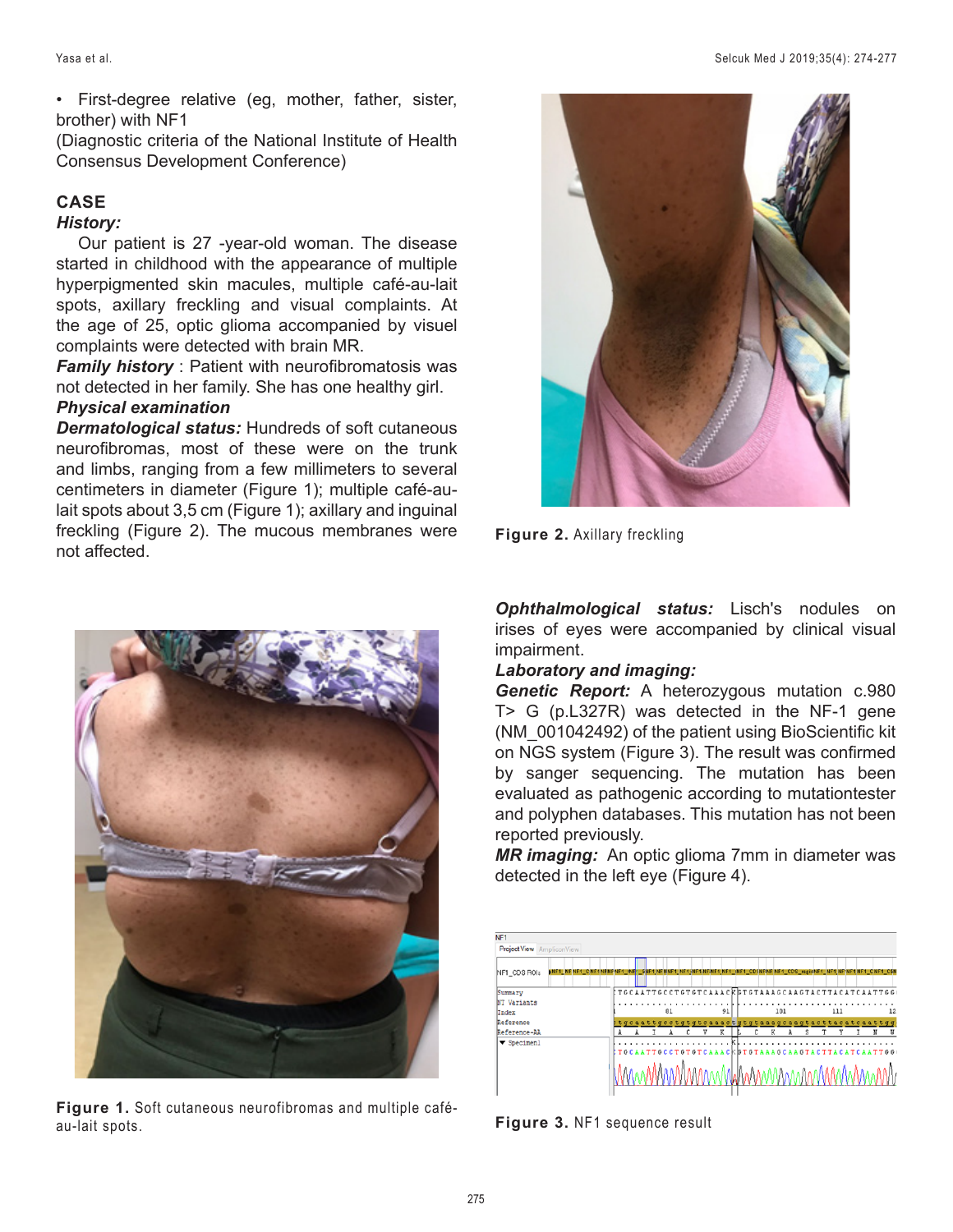

**Figure 4.** Optic glioma in her left eye

The findings of our patient were reviewed according to the National Criteria of the National Conference on Development of Health Adaptation. Two or more findings consistent with these criteria were evaluated in favor of NF1. There are 5 out of 7 criteria in this case (Table 1).

**Table 1.** NF1 diagnosis criteria of National Criteria of the National Conference on Development of Health Adaptation (5).

| <b>Criteria</b>                        | In Our Case |
|----------------------------------------|-------------|
| Six or more café-au-lait spots or      | $\ddot{}$   |
| hyperpigmented macules greater         |             |
| than or equal to 5 mm in diameter in   |             |
| prepubertal children and 15 mm         |             |
| postpubertal                           |             |
| Axillary or inguinal freckles (>2)     | ÷           |
| Two or more typical neurofibromas      | $\ddot{}$   |
| or one plexiform neurofibroma          |             |
| Optic nerve glioma                     | $\ddot{}$   |
| Two or more iris hamartomas            | $\ddot{}$   |
| (Lisch nodules), often identified only |             |
| through slit-lamp examination by an    |             |
| ophthalmologist                        |             |
| Sphenoid dysplasia or typical          |             |
| long-bone abnormalities such as        |             |
| pseudarthrosis                         |             |
| First-degree relative                  |             |
| (eg, mother, father, sister, brother)  |             |
| with NF1                               |             |

## **DISCUSSION**

NF1 is a large gene including 57 exons and approximately 350 kBp length. NF1 gene codes for at least three alternatively spliced transcripts. The protein product of the gene named neurofibromin which has 2,818 amino acids (6). The function of neurofibromin is not fully understood. It activates ras GTPase, controlling cellular proliferation and acting as a tumor suppressor (7). Neurofibromin also has other functions, including somatic cell division (8) and regulation of adenylyl-cyclase activity (9).

In our case, a heterozygous mutation in the NF1 gene (NM\_001042492) has been identified and this mutation has not been previously reported in literature. This mutation is shown to be pathogenic in mutation tester and polyphen databases. NF1 is caused by variants of the loss of function of Neurofibromin. More than 2000 different pathogenic variants in NF1 have been identified. Many pathogenic variant were observed over and over again. Several different variants have been observed, including stop variants, amino acid substitutions, deletions (which may involve only one or a few base pairs, multiple exons, or the entire gene), insertions, intronic changes affecting splicing, alterations of the 3'-untranslated region of the gene, and gross chromosome rearrangements (9). Most of the pathogenic variant of the germline NF1 described in individuals appears to be severely hamper the formation of the gene product (11).

Only two NF1 diagnostic criteria were not exist in this patient. One of the missing criteria was there was no NF1 affected individual in her family. Half of affected individuals have NF1 as the result of a de novo NF1 pathogenic variant. The autosomal dominant type of NF constitutes 90% of all cases. (12). Another NF criterion that could not be detected in our case was sphenoid dysplasia. Sphenoid dysplasia is a prominent but not entirely pathognomonic feature of NF1 (13). As a result, this case is presented to show that this new mutation causes NF1 disease and can be used for diagnosis by introducing it into the literature.

*Conflict of interest: Authors declare that there is no conflict of interest between the authors of the article.*

*Financial conflict of interest: Authors declare that they did not receive any financial support in this study.*

*Address correspondence to: Nafiz Yasa, Selçuk University, Faculty of Medicine, Department of Medical Genetic, Konya, Turkey.*